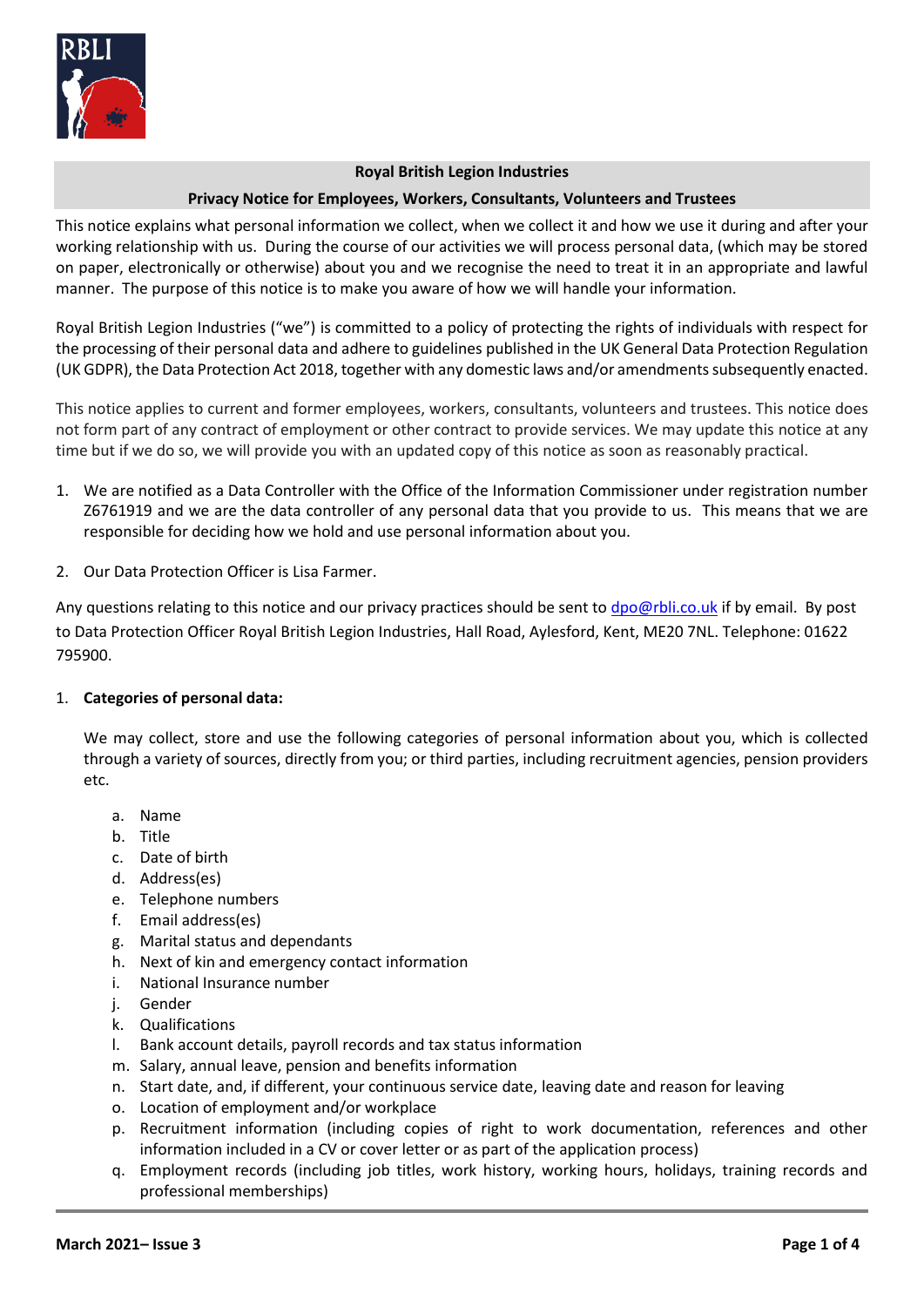- r. Performance information
- s. Appraisal documentation
- t. Disciplinary and grievance information
- u. CCTV footage and other information obtained through electronic means such as swipe card records
- v. Information about your use of our information and communication systems
- w. Images via photographs and/or other means such as video. RBLI treats images where individuals can clearly be seen as personal data
- x. Results of HMRC employment status check, details of your interest in and connection with intermediary through which your services are supplied.

We may also collect, store and use the following more sensitive types of personal information:

- a. Information about your race or ethnicity, religious or philosophical beliefs, your sex life and sexual orientation, trade union membership and political opinions
- b. Medical information, including information about your health, any medical condition, health and sickness records, doctor's certificates, medical reports Occupational Health reports.
- c. Information about criminal convictions and offences, including disqualification from certain roles such as company director
- d. Any genetic or biometric data
- e. Profile information packs are given to us by third parties to support our beneficiaries who volunteer. These packs contain information relating to the individual's medical needs or disability and allow us to provide the necessary safeguarding and support to those individuals whilst they are working or volunteering with us.

### 2. **Use of personal data:**

We may collect and use the above information for:

- a. The administration of the contract we have entered with you
- b. Payment of salaries
- c. Recruitment and selection
- d. Pensions and associated benefits
- e. Social Security administration
- f. Appraisal, training and development
- g. Performance Management including investigations for disciplinary, grievance and suspension
- h. Membership of professional bodies
- i. Next of kin
- j. Us to be able to identify specific support needs for our workers and volunteers
- k. For the purposes of mortgage applications or references for a future employer
- l. To allow your pension provider to process pensions information and handle your pension
- m. To enable required reporting in respect of social security
- n. To allow your electronic payslips to be produced and issued to you
- o. Images are used to record our events and to use in promotion of the charity. Photographs taken by RBLI, or those acting on behalf of RBLI, may be used internal as a record of an event, in printed media, internet, publicity material or other forms now or in the future.

### 3. **Sharing information with third parties:**

We may share your personal information with our suppliers, who we engage to process data on our behalf. Such processing is conducted under a Data Processing Agreements and means they cannot do anything with your information unless we have instructed them to do it.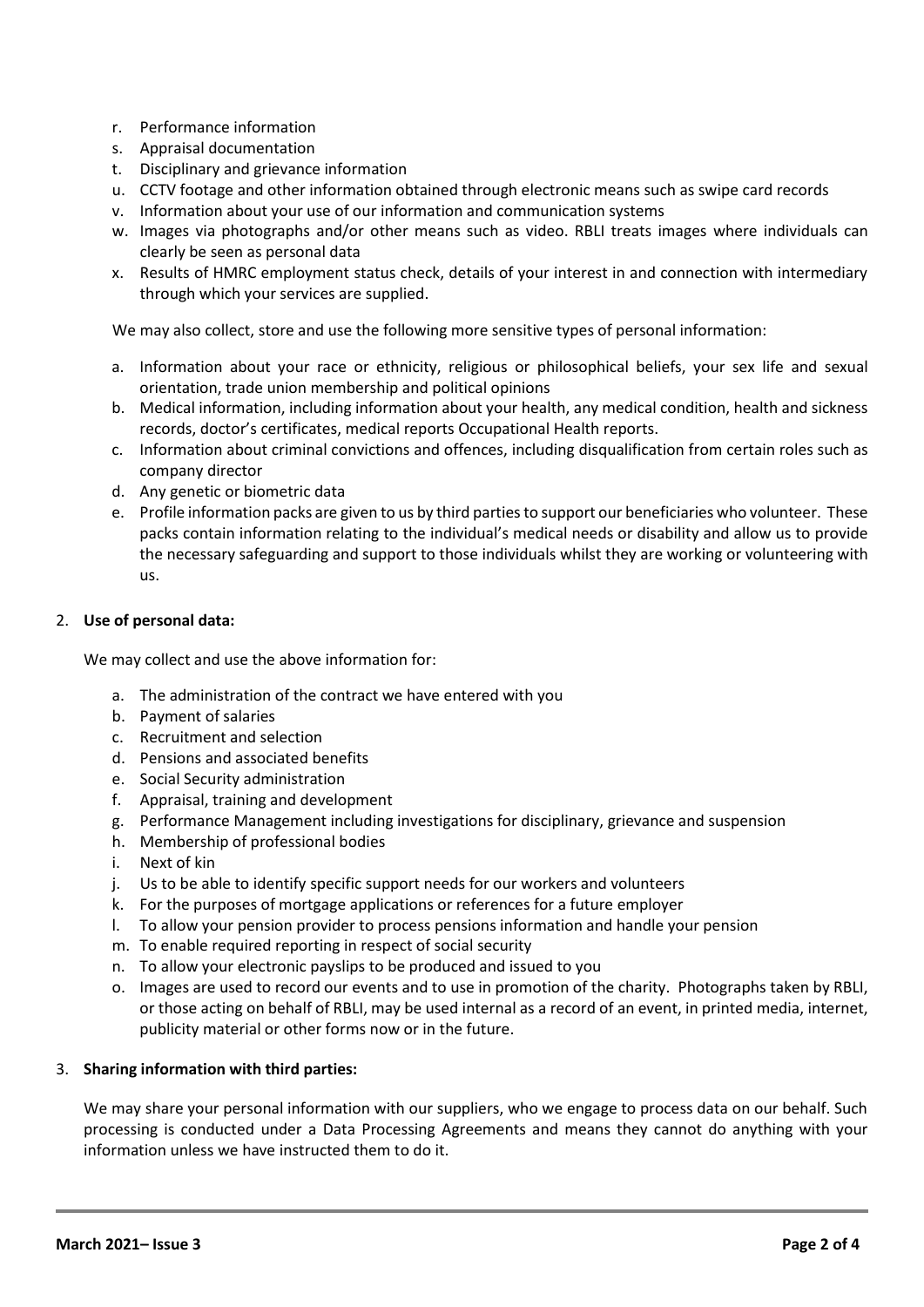We also may need to disclose your information if required to do so by law or as expressly permitted under applicable data protection legislation.

We do not sell personal details to other charities or other third parties.

Images may be shared on social media, in marketing publications and online

## 4. **How is your personal information collected?**

We collect personal information about employees, workers, consultants, volunteers and trustees through the application and recruitment process, either directly from candidates, next of kin, advocate, or sometimes from an employment agency or background check provider. We may sometimes collect additional information from third parties including former employers, credit reference agencies, professional bodies, or other background check agencies.

We collect additional personal information in the course of job-related activities throughout the period of you working for us.

# 5. **The legal basis upon which we process your personal information:**

Our processing is based primarily on the lawful processing conditions of the necessity to fulfil our contract with you and to meet our legal obligations to which we are subject. Less frequently, we may process your data on the grounds of our legitimate interests (or those of a third party) and your interests and fundamental rights do not override those interests or on the grounds of public interest.

We may also process special categories of information relating to you (as set out above) where this is necessary to carry out our obligations or exercise our rights in the fields of employment law and/or social security. We will otherwise request your explicit consent for the processing of such special category data.

For photographs and images RBLI relies on the basis of Legitimate Interests. We need the ability to publish, display, and promote the aims charity and to support fundraising. RBLI does provide you with the right to restrict the processing of your photograph. If you wish restrict how RBLI may use your photograph, please inform us by contacting our DPO at [dpo@rbli.co.uk.](mailto:dpo@rbli.co.uk) Photographs and images are retained in perpetuity so that RBLI has an ongoing record of the history of the charity.

If you fail to provide certain information when requested, we may not be able to perform the contract we have entered into with you (such as paying you or providing a benefit), or we may be prevented from complying with our legal obligations (such as to ensure the health and safety of our workers and social security laws).

## 6. **Storing and Protecting your Information**

RBLI stores your data in UK and/or European Union.

We may share information with third parties for data processing that is outside the UK or EEA. Where this is the case we have contracts in place and ensure there are safeguards in place to protect your personal data.

When you provide us with personal information we will ensure that it is kept safe and secure.